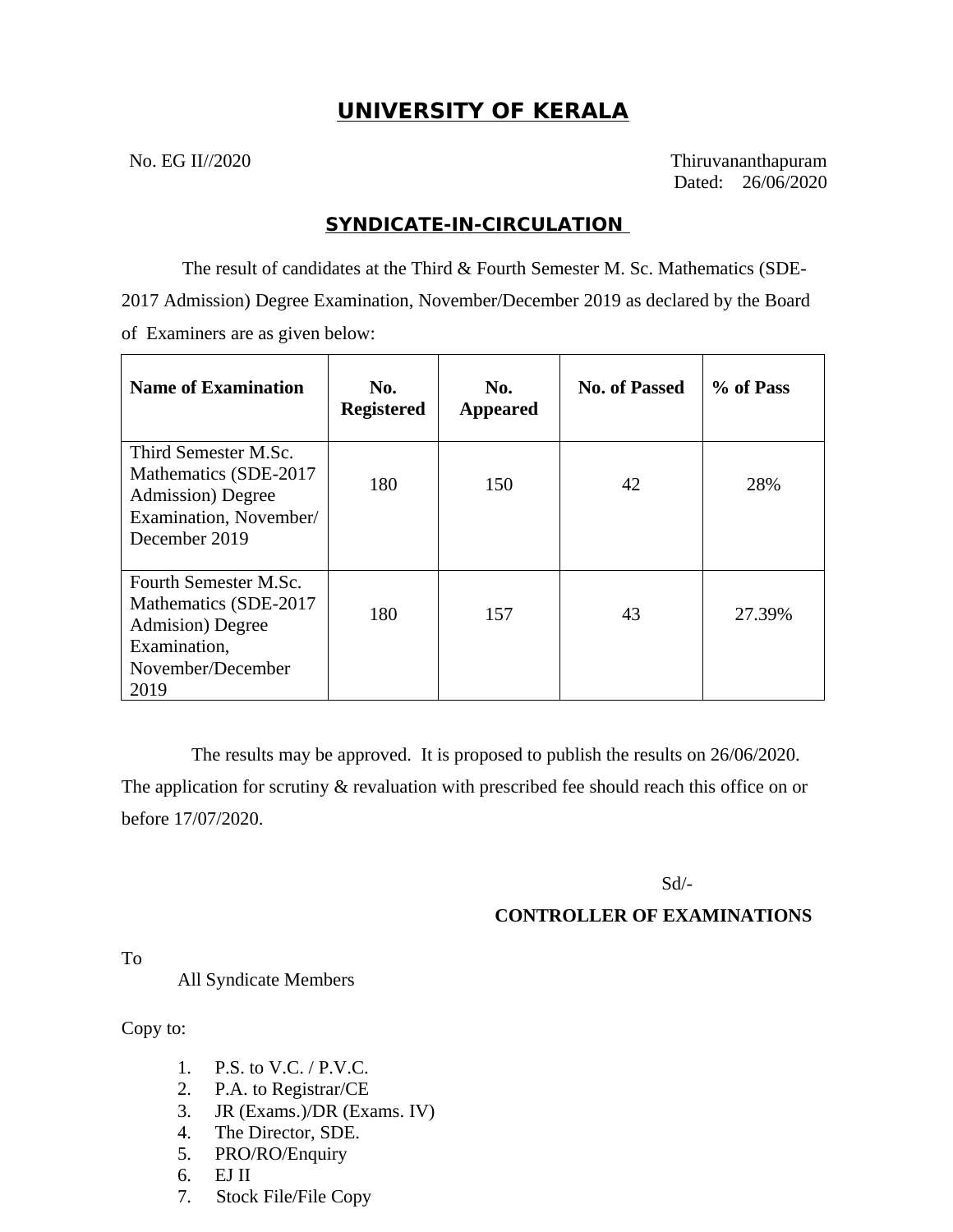#### **College Code:03**

# **Govt. Arts College, Thiruvananthapuram**

| <b>M.Sc.-Mathematics (844)</b> |             |             |             |             |
|--------------------------------|-------------|-------------|-------------|-------------|
| <b>ALL PASS</b>                |             |             |             |             |
| 844171017                      | 1037        | 1038        | 1040        | 1046        |
| 1047                           | 1059        | 1064        | 1092        | 1102        |
| 1114                           | 1115        | 1138        | 1144        | 1156        |
| 1165                           | 1176        | 1183        | 1189        | 1198        |
| 1203                           | 1209        | 1224        | 1260        | 1274        |
| 1279                           | 1286        | 1291        | 1295        | 1296        |
| <b>PASSED IN PARTS</b>         |             |             |             |             |
| $\overline{8441}71002(1,3,4)$  | 1010(1,3)   | 1012(3)     | 1016(2,3)   | 1018(1,3,4) |
| 1030(2,3,4)                    | 1042(1,3,4) | 1044(2,3,4) | 1054(1,3)   | 1055(1,2,3) |
| 1058(2,3,4)                    | 1071(1,2,3) | 1073(3)     | 1075(2,3,4) | 1077(1,3)   |
| 1080(2,3,4)                    | 1082(2,3,4) | 1085(2,3,4) | 1086(3,4)   | 1087(3,4)   |
| 1095(2,3,4)                    | 1097(1,2)   | 1105(2,3,4) | 1111(1,2,3) | 1134(1,3,4) |
| 1143(3,4)                      | 1147(3)     | 1149(1,3,4) | 1150(4)     | 1157(2,3)   |
| 1161(2,3)                      | 1162(3,4)   | 1164(2,3,4) | 1166(2,3,4) | 1169(1,2,4) |
| 1178(1,3)                      | 1180(1,3,4) | 1185(2,3)   | 1188(1,3)   | 1190(1,2,3) |
| 1192(1,3)                      | 1204(2,3)   | 1207(2,3,4) | 1217(3)     | 1218(2,3,4) |
| 1235(3)                        | 1239(1,3)   | 1261(1,2,3) | 1263(2,4)   | 1267(1,3,4) |
| 1275(3)                        | 1292(4)     | 1293(2,3,4) | 1297(2,3)   |             |
|                                |             |             |             |             |

**College Code:33**

### **B.J.M Govt. College, Chavara**

#### **M.Sc.-Mathematics (844)**

| <b>ALL PASS</b>        |             |             |             |           |
|------------------------|-------------|-------------|-------------|-----------|
| 844171003              | 1011        | 1078        | 1124        | 1163      |
| 1173                   | 1221        | 1237        | 1245        |           |
| <b>PASSED IN PARTS</b> |             |             |             |           |
| 844171005(1,2,4)       | 1021(1,2,3) | 1022(2)     | 1107(3)     | 1108(3)   |
| 1109(1,3)              | 1116(3)     | 1117(3,4)   | 1118(1,3,4) | 1119(1,2) |
| 1128(2,3,4)            | 1131(3,4)   | 1133(1,3)   | 1139(3,4)   | 1158(4)   |
| 1171(3,4)              | 1174(3)     | 1184(2,3,4) | 1202(2,3,4) | 1253(3,4) |
| 1266(2,3)              | 1269(2,3,4) |             |             |           |
|                        |             |             |             |           |

**College Code:46**

### **S. D. College, Alappuzha**

### **M.Sc.-Mathematics (844)**

ALL PASS 844171175

#### PASSED IN PARTS 844171112(3) 1136(2,3) 1268(3) 1290(3,4)

**M.Sc.-Mathematics (844)**

**College Code:56**

## **N. S. S. College, Pandalam**

| ALL PASS<br>844171140           | 1259      |         |             |           |
|---------------------------------|-----------|---------|-------------|-----------|
| PASSED IN PARTS<br>844171106(4) | 1145(3,4) | 1168(3) | 1223(1,2,3) | 1226(3,4) |

sd/- CONTROLLER OF EXAMINATIONS

University Buildings<br>Trivandrum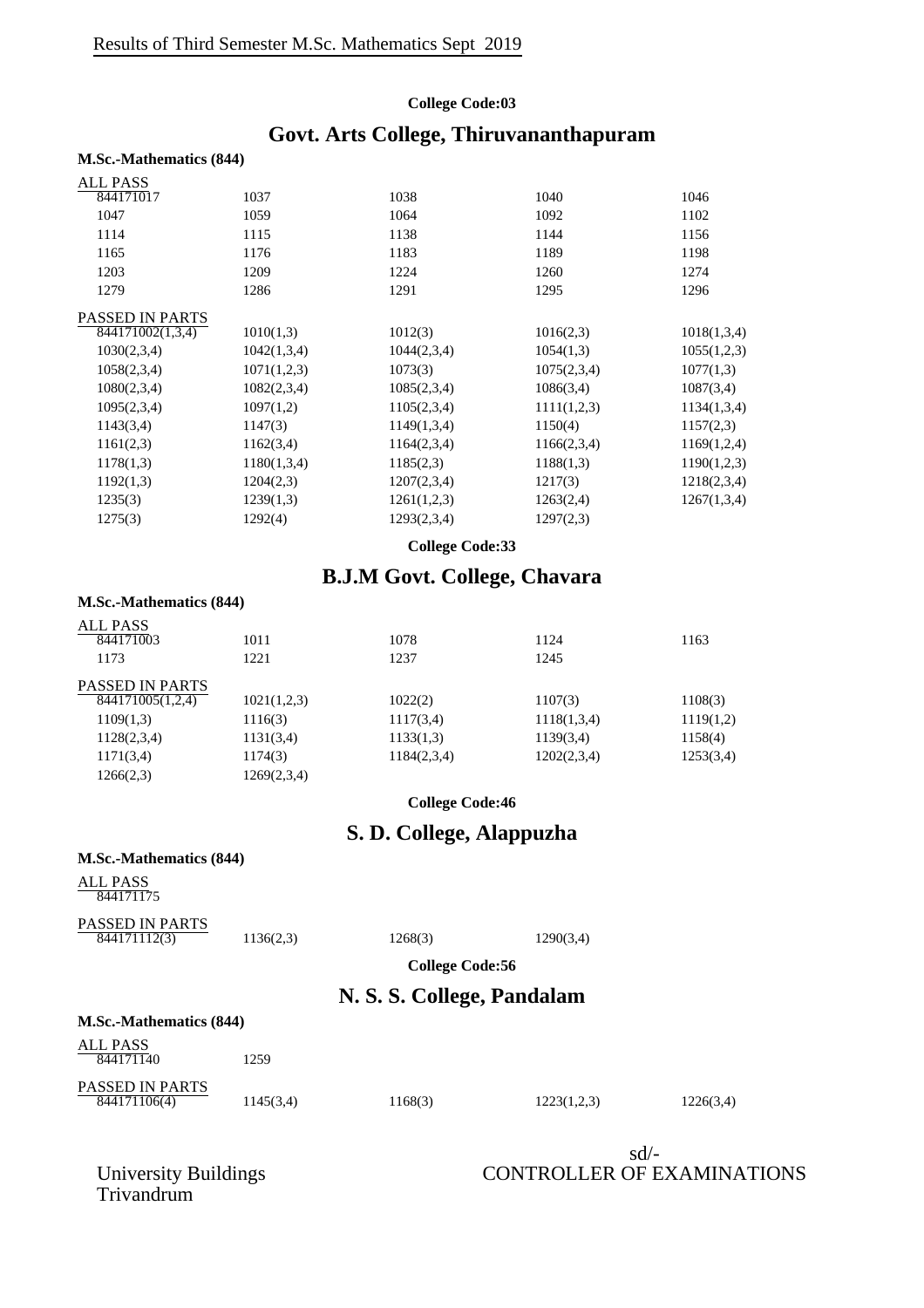### **College Code:03**

# **Govt. Arts College, Thiruvananthapuram**

| <b>M.Sc.-Mathematics (844)</b>          |                 |                 |                 |                 |
|-----------------------------------------|-----------------|-----------------|-----------------|-----------------|
| <b>FIRST CLASS</b><br>844171064<br>1296 | 1102            | 1114            | 1115            | 1295            |
| <b>SECOND CLASS</b><br>844171040        |                 |                 |                 |                 |
| <b>THIRD CLASS</b>                      |                 |                 |                 |                 |
| No Eligible Students                    |                 |                 |                 |                 |
| <b>SEMESTER PASS</b>                    |                 |                 |                 |                 |
| 844171017                               | 1037            | 1040            | 1042            | 1046            |
| 1058                                    | 1059            | 1064            | 1071            | 1080            |
| 1102                                    | 1105            | 1114            | 1115            | 1138            |
| 1149                                    | 1164            | 1165            | 1176            | 1183            |
| 1185                                    | 1188            | 1209            | 1218            | 1224            |
| 1261                                    | 1274            | 1279            | 1295            | 1296            |
| PASSED IN PARTS                         |                 |                 |                 |                 |
| 844171002(1,3,4,5,6)                    | 1007(5)         | 1009(1,5,6)     | 1010(1,3,4,5,6) | 1015(5,6)       |
| 1016(1,5,6)                             | 1018(1,3,4,5,6) | 1030(1,2,5,6)   | 1035(5)         | 1038(1,3,4,5,6) |
| 1044(1,3,4,5,6)                         | 1047(1,2,3,5,6) | 1049(1,5,6)     | 1051(5,6)       | 1054(1,3,4,5,6) |
| 1055(1,3,4,5,6)                         | 1060(5)         | 1070(4,5,6)     | 1075(3,5,6)     | 1077(1,2,5,6)   |
| 1082(1,2,5,6)                           | 1084(5)         | 1085(1,3,4,5,6) | 1086(1,3,4,5,6) | 1087(4,5,6)     |
| 1092(2,3,4,5,6)                         | 1094(3,5)       | 1095(2,3,4,5,6) | 1097(1,3,4,5,6) | 1111(1,3,4,5,6) |
| 1120(3,5,6)                             | 1134(1,3,4,5,6) | 1143(3,5,6)     | 1144(1,3,4,5,6) | 1150(3,5,6)     |
| 1156(1,3,4,5,6)                         | 1157(3,5,6)     | 1161(3,4,5,6)   | 1162(1,2,4,5,6) | 1166(1,3,4,5,6) |
| 1169(1,3,4,5,6)                         | 1178(3,5,6)     | 1180(5,6)       | 1189(2,3,4,5,6) | 1190(1,2,3,5,6) |
| 1192(3,4,5,6)                           | 1198(1,3,4,5,6) | 1199(5,6)       | 1203(1,2,3,5,6) | 1204(3,5,6)     |
| 1207(1,4,5,6)                           | 1211(5,6)       | 1215(5,6)       | 1216(5,6)       | 1217(3,5,6)     |
| 1235(5,6)                               | 1242(5,6)       | 1244(5,6)       | 1246(5,6)       | 1258(5,6)       |
| 1260(1,2,3,5,6)                         | 1263(1,3,5,6)   | 1267(2,3,4,5,6) | 1273(5,6)       | 1275(3,5,6)     |
| 1280(5)                                 | 1286(3,5,6)     | 1288(2,3,5,6)   | 1291(5,6)       | 1292(5,6)       |
| 1293(2,3,5,6)                           | 1297(1,2,3,5,6) |                 |                 |                 |

### **College Code:33**

# **B.J.M Govt. College, Chavara**

| <b>M.Sc.-Mathematics (844)</b>   |                 |                 |                 |               |
|----------------------------------|-----------------|-----------------|-----------------|---------------|
| <b>FIRST CLASS</b><br>844171003  | 1163            |                 |                 |               |
| <b>SECOND CLASS</b><br>844171078 |                 |                 |                 |               |
| <b>THIRD CLASS</b>               |                 |                 |                 |               |
| No Eligible Students             |                 |                 |                 |               |
| <b>SEMESTER PASS</b>             |                 |                 |                 |               |
| 844171003                        | 1011            | 1078            | 1108            | 1109          |
| 1118                             | 1124            | 1158            | 1163            | 1237          |
| 1245                             |                 |                 |                 |               |
| <b>PASSED IN PARTS</b>           |                 |                 |                 |               |
| 844171005(1,2,3,5,6)             | 1021(1,2,3,5,6) | 1022(2,3,5,6)   | 1034(3)         | 1107(3,4,5,6) |
| 1113(5,6)                        | 1116(3,5,6)     | 1117(3,5,6)     | 1119(1,2,5)     | 1127(5,6)     |
| 1128(1,2,3,5,6)                  | 1131(3,5,6)     | 1133(5,6)       | 1139(1,3,4,5,6) | 1171(4,5,6)   |
| 1173(1,3,4,5,6)                  | 1174(4)         | 1184(1,3,4,5,6) | 1202(1,3,5,6)   | 1206(5,6)     |
| 1221(1,5,6)                      | 1238(3,5,6)     | 1253(1,3,4,5,6) | 1266(1,2,3,5,6) | 1269(1,4,5,6) |
|                                  |                 |                 |                 |               |

**College Code:46**